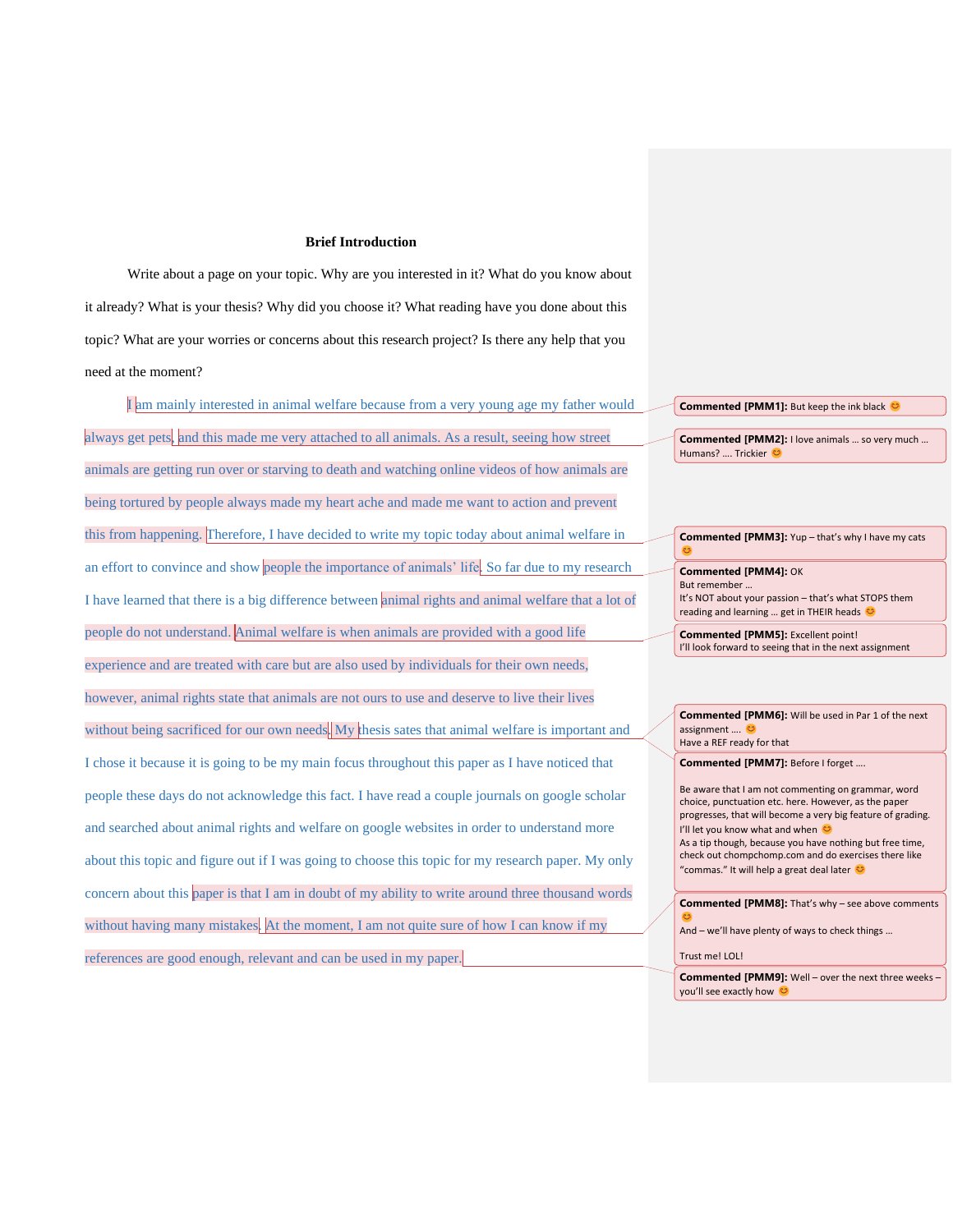## **References**

Using APA formatting, list at least two high quality journal articles references that you are considering using.

Mameli, M., & Bortolotti, L. (2006). Animal rights, animal minds, and human mindreading. Journal of Medical Ethics, 32(2), 84. http://[dx.doi.org/10.1136/jme.2005.013086](http://dx.doi.org/10.1136/jme.2005.013086)

This article raises an important question on whether animals have consciences relevant to moral principles. It shows that mindreading is very inaccurately ascribed by humans to nonhuman animals based on the current understanding of evolution and cognitive structure. Scientists have successfully studied the minds of animals in order to improve the accuracy of human mindreading.

Martin, A. K. (2022). Animal Research that Respects Animal Rights: Extending Requirements for Research with Humans to Animals: CQ. Cambridge Quarterly of Healthcare Ethics, 31(1), 59-72.<http://dx.doi.org/10.1017/S0963180121000499>

Using animals for research does not necessarily conflict with animal rights, as this article demonstrates. Animals possess the same basic moral rights as humans, so ethical requirements for conducting research on animals should be similar to those guiding research with humans. Through the application of Ezekiel Emanuel, David Wendler, and Christine Grady's seven requirements for ethical research with humans to animal research, the author outlines how this can be accomplished in practice.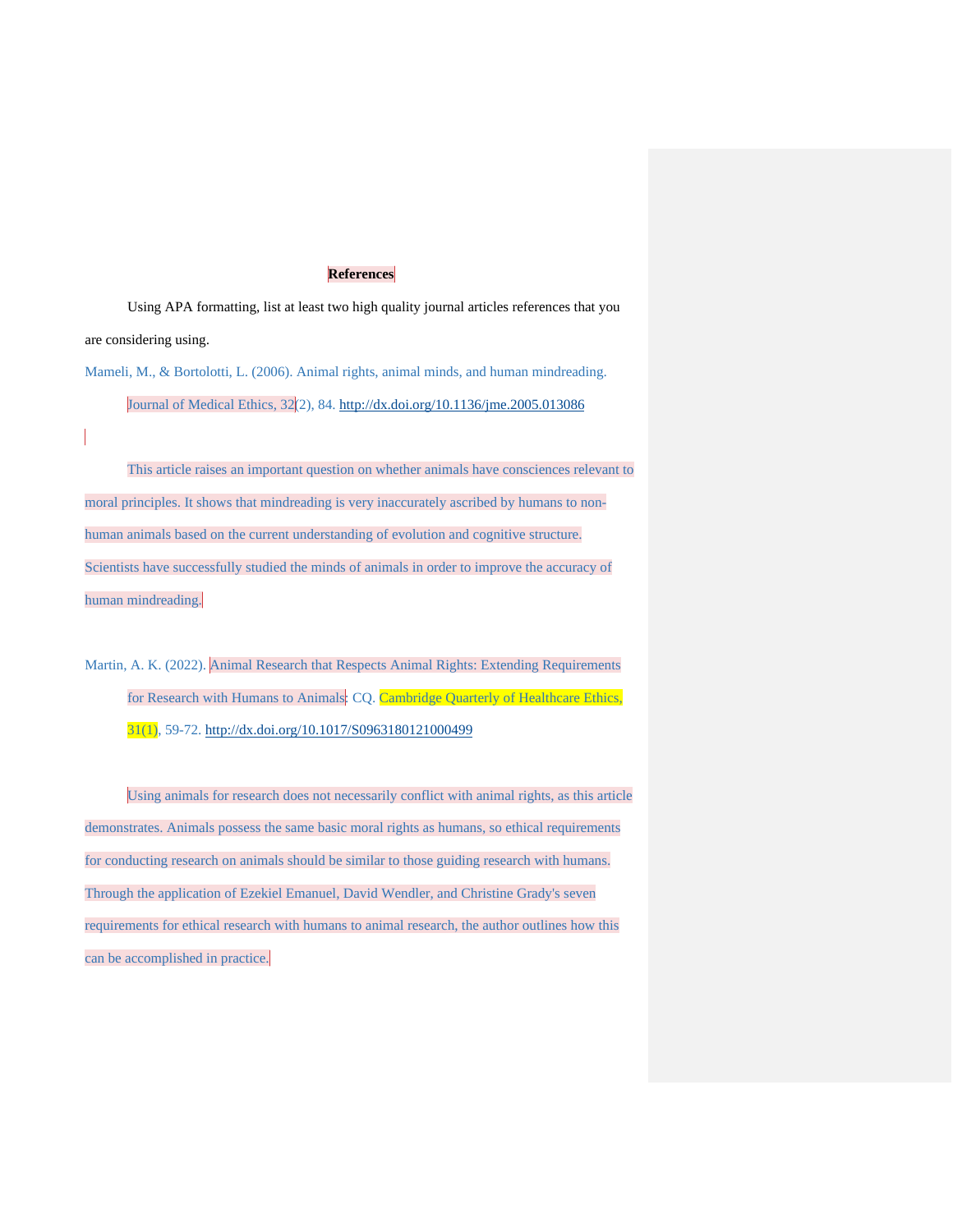## **Planning**

Using the formatting of previous students (see writingtheresearchpaper.com), make a very

detailed plan for the semester.

This semester I decided to create a study plan to follow which includes my quizzes, midterms, assignments, and finals. In order to achieve my goals, I must try my best to follow this plan.

## Week 4:

In this week, I am planning to read more journals and finding relevant resources to use in my research paper. I am going to read chapter seven so that I am ready for the quiz. I also have calculus three quiz number two and a potential operational research one lab quiz on Wednesday. As well as statics and dynamics homework number two assignment and quiz number one on Thursday.

### Week 5:

In this week I will be working on my research proposal, and I will be having an operation research one quiz and the date is to be announced. On Wednesday, I have calculus three quiz number three and management information system quiz number one and on Thursday there is statics and dynamics homework number three assignment which is due.

## Week 6:

I will be finalizing my research proposal as this is the week when it is due, and I am planning to visit the writing center to ask for their guidance and check for mistakes. I also have a calculus three quiz number four, management information system quiz number two and statics and dynamics homework number four assignment which is due by Thursday.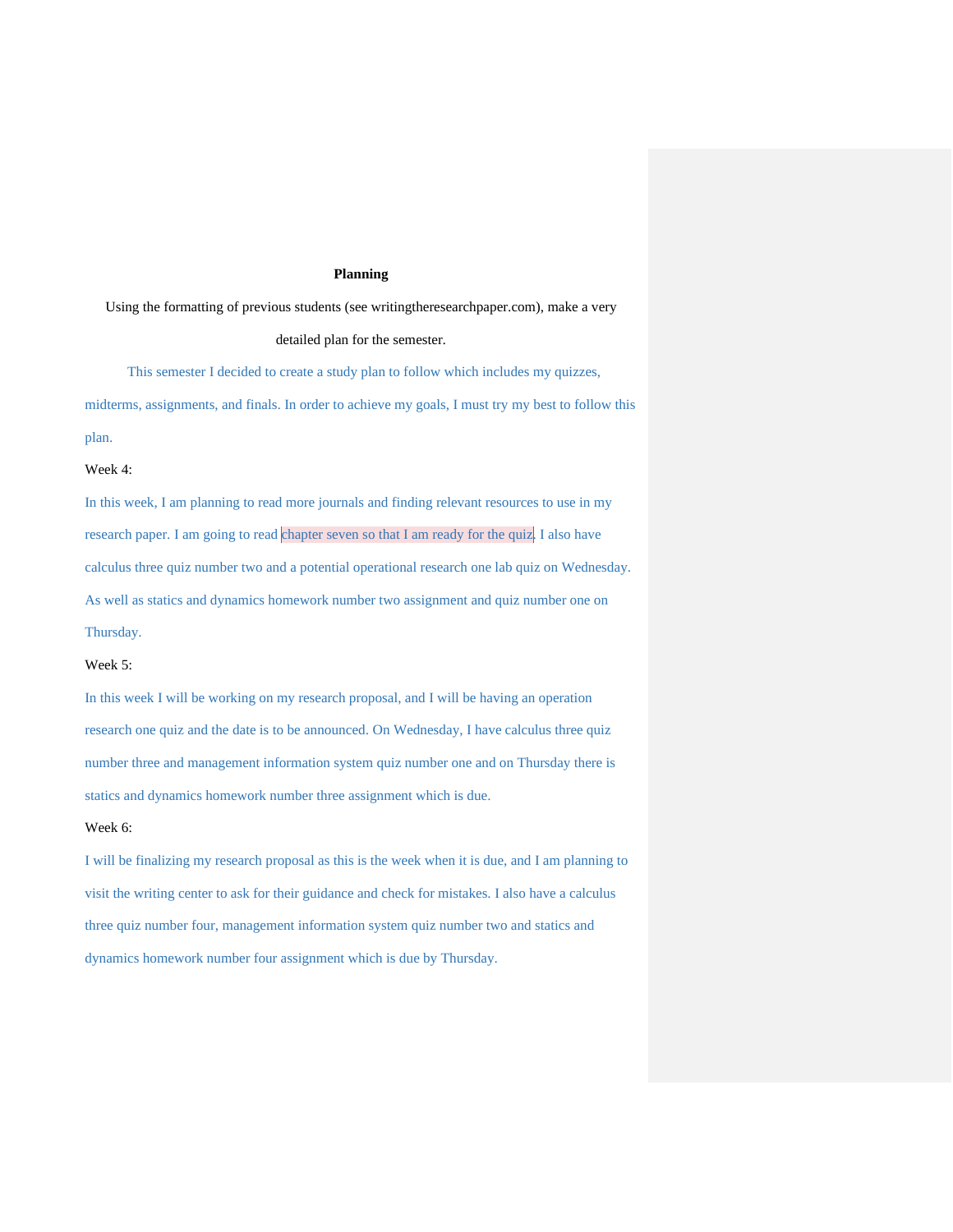# Week 7:

I have my first calculus three midterm on Tuesday. I will be spending a good deal of time studying for it during this week. I have a statics and dynamics homework number five assignment for Thursday.

#### Week 8:

I have my management information system midterm on Monday and so, I will be using up the two days leading up to the midterm for revision. I will be having quiz number five of calculus three on Wednesday and homework number six of statics and dynamics on Thursday.

#### Week 9:

I also have my first operation research one midterm and homework number seven of statics and dynamics on which are both on Thursday. As well as quiz number six of calculus three. I am also planning to start on working on my first draft starting with the introduction.

#### Week 10:

During this week I will also be working on my progress report. I will also study for my management information system quiz on Monday, calculus three quiz on Wednesday, and statics and dynamics homework on Thursday. I will continue writing body paragraphs for my draft. Week 11:

I will start working on my progress report and continue working the conclusion of the draft. Then I will study for the calculus quiz and do my statics and dynamics homework.

Week 12: